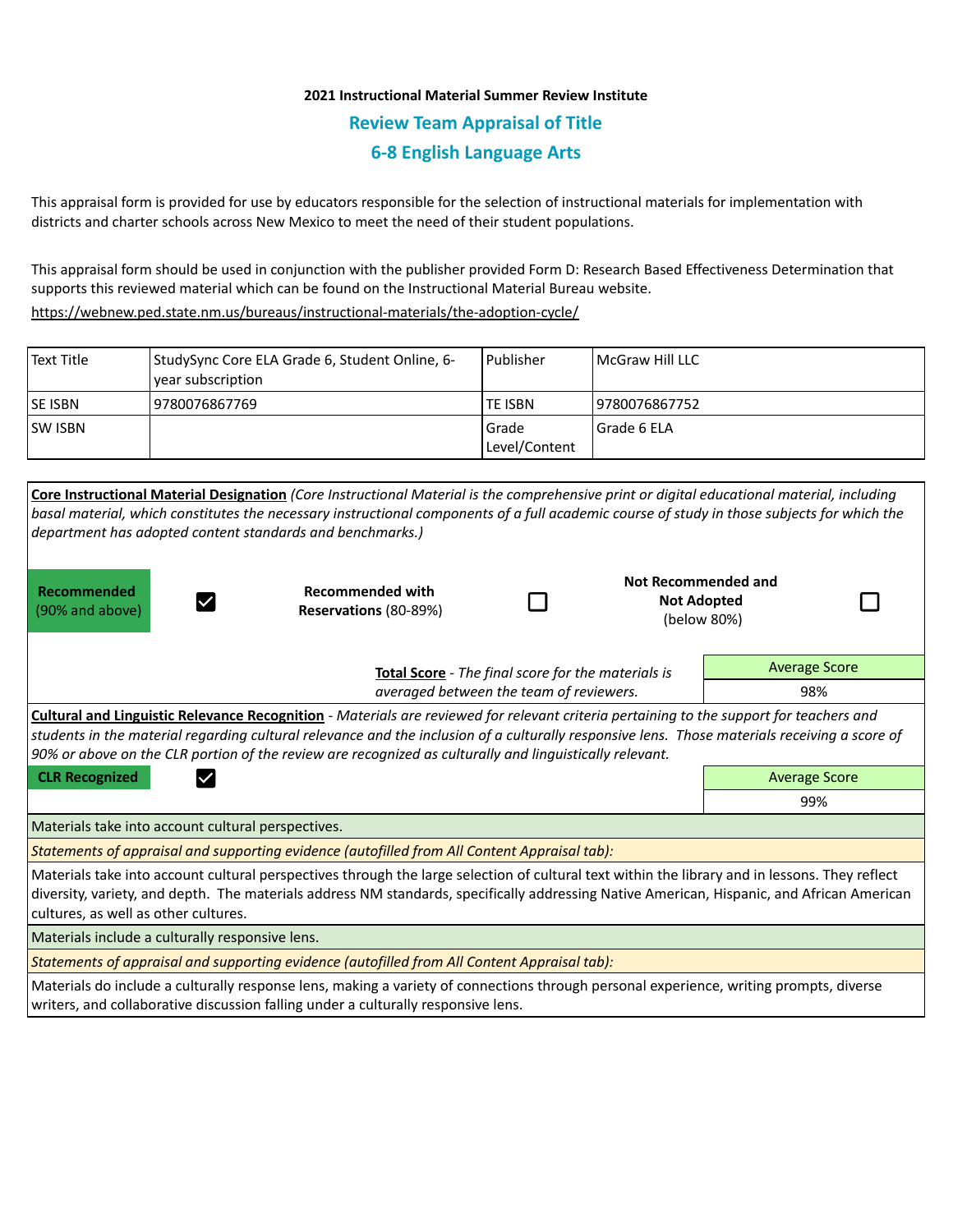**Standards Review** *- Materials are reviewed for alignment with the state adopted content standards, benchmarks and performance standards.*

Average Score

98%

Materials align with grade level ELA standards overall.

*Statements of appraisal and supporting evidence:* 

Materials do align with ELA standards as can be seen in the standards being presented within each lesson plan and in each unit. At the beginning of each unit, a list of learning objectives is given and an online scope and sequence is provided. Throughout the course of the curriculum, guidance is given to teachers to attend to standards-based instructional expectations while offering students a variety of reading, writing, listening, and speaking activities to help support student mastery of all content standards.

Materials align to reading standards.

*Statements of appraisal and supporting evidence:* 

Materials do align to the reading standards. At the beginning of each lesson, vocabulary is front loaded. Each lesson includes the I do, You do, We do sequence of learning. There is a wide variety of genres that includes literature, informational text, drama, and poetry. The materials include short cycle assessments to monitor and evaluate students' reading proficiency and comprehension.

Materials align to writing standards.

*Statements of appraisal and supporting evidence:* 

Materials do align to writing standards. The Your Turn and integrated writing sections focus on best practice strategies such as annotations, peer brainstorming, graphic organizers, research, and application of the writing process to support student mastery. Assignments provide instruction in informative, narrative, and argumentative styles of writing and the materials contain checklists and revision guides to help students attend to norms and conventions of writing.

Materials align to speaking and listening standards.

*Statements of appraisal and supporting evidence:* 

Materials align to speaking and listening standards in the collaborative conversations within each lesson plan. Students are directly taught to prepare, present, and reflect on real world applications through oral presentations.

Materials align to language standards.

*Statements of appraisal and supporting evidence:* 

Materials align to language standards with practical applications suggested. Graphic organizers are provided for practice with word families, context clues, and critical/academic vocabulary. Resources are provided throughout the materials to address grammar usage and conventions, including checklists and grammar rules charts.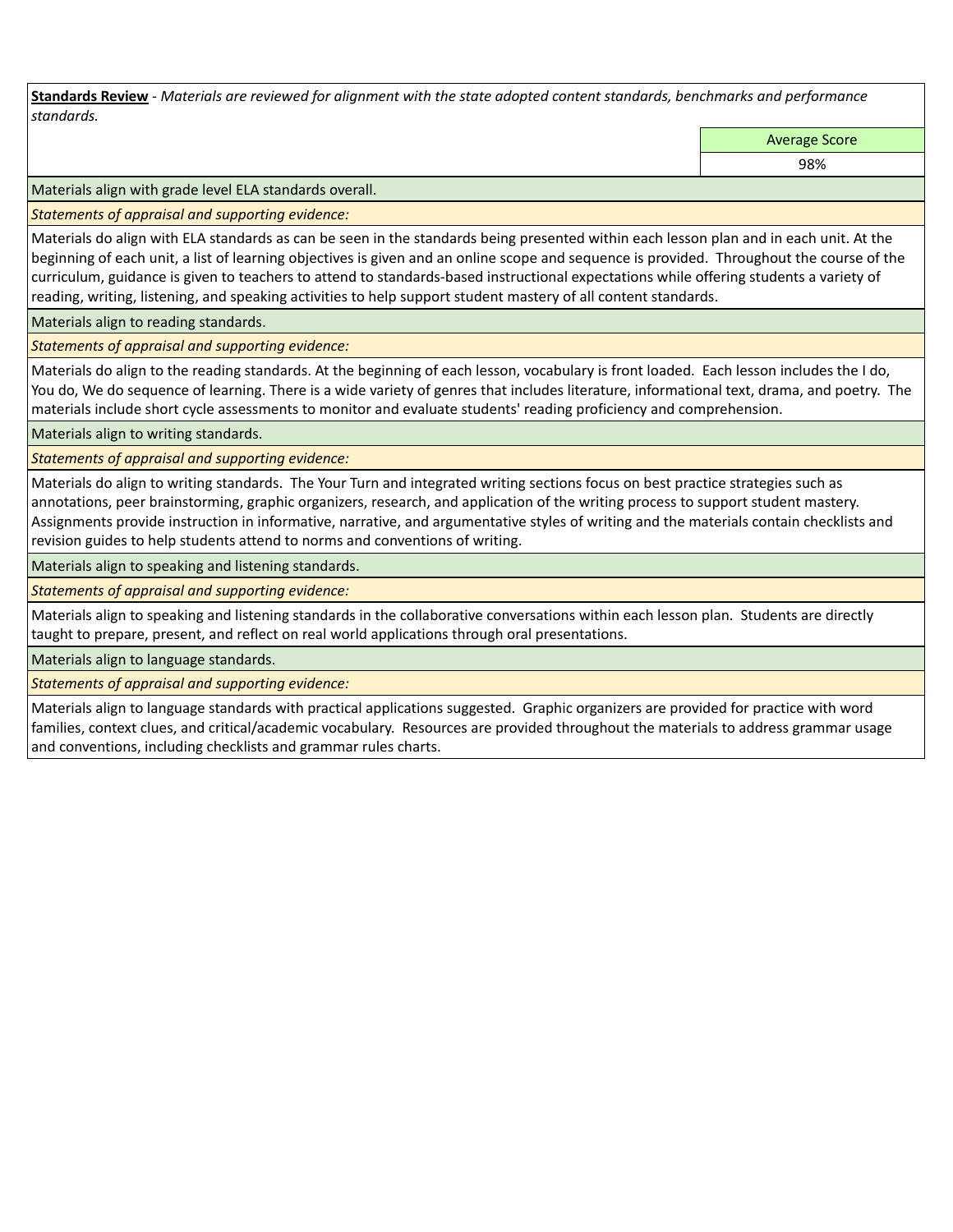**ELA Content Review** *- Materials are reviewed for relevant criteria pertaining to the support for teachers and students in the specific content area reviewed.*

Average Score

99%

Materials provide a selection and range of high-quality texts worthy of students' time and attention, exhibiting exceptional craft and thought and/or providing useful information.

*Statements of appraisal and supporting evidence:* 

Materials provide a selection and range of high-quality texts as can be seen in the Library, Student Edition, Teacher Edition, and the Core ELA Content. The texts include exceptional craft and thought and provided useful information. The lexile levels were exceptionally diverse to meet the needs of all students.

Questions in the materials are high-quality text-dependent and text-specific questions. The overwhelming majority of these questions are text-specific and draw student attention to the particulars in the text.

*Statements of appraisal and supporting evidence:* 

Questions within the materials are high-quality as can be seen in each of the sequential lessons. The materials incorporate Bloom's Taxonomy and depth of knowledge question stems, allowing for consistent practice and using text evidence and citation.

Materials provide scaffolding and supports to enable students' learning of English language arts.

*Statements of appraisal and supporting evidence:* 

Materials provide sequential lesson plans that include scaffolding and differentiation within the Teacher Edition's modeling in order to meet the needs of all students. The Program Overview provides strategies for implementing scaffolding and differentiation in the instructional process for English Language Learners, struggling, and advanced learners.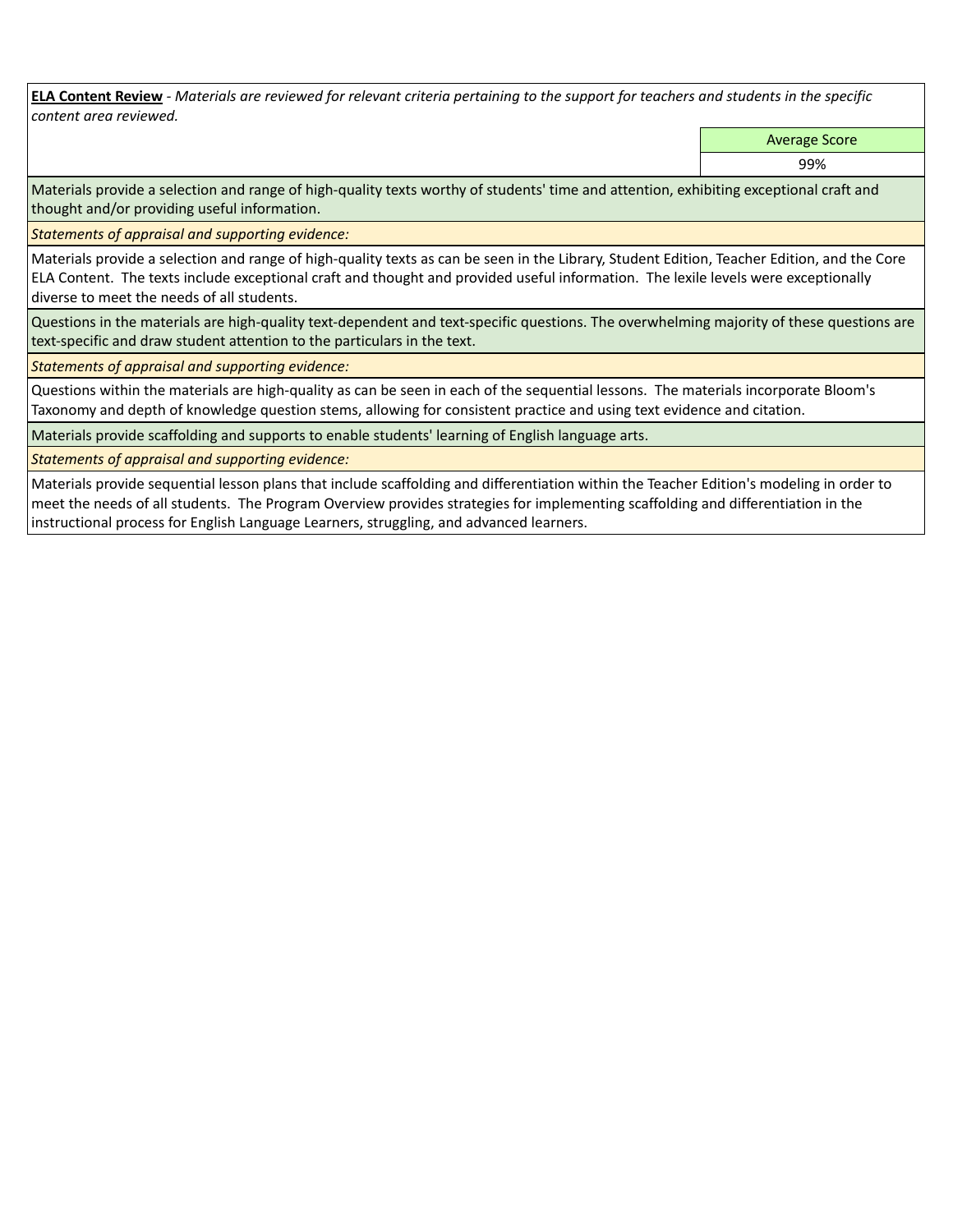**All Content Review** *- Materials are reviewed for relevant criteria pertaining to the support for teachers and students in the material regarding the progression of the standards, lesson structure, pacing, assessment, individual learners and cultural relevance.*

Average Score

99%

Materials are coherent and consistent with the standards that all students should study in order to be college and career ready.

*Statements of appraisal and supporting evidence:*

Materials are coherent and consistent for the college and career ready standards. The multi-media strategies and technology skills are seen within the real world applications. There are also real world applications within each lesson plan.

Materials are well designed and take into account effective lesson structure and pacing.

*Statements of appraisal and supporting evidence:*

Materials are well designed, as can be seen within the pacing guides, scope and sequence, and the lesson plan development.

Materials support teacher planning, learning, and understanding of the standards.

*Statements of appraisal and supporting evidence:*

Materials offer teachers planning strategies, learning, and understanding of the standards in the program overview and within all lesson plan overviews. The scaffolding and differentiation offerings are seen within lesson plans in the Teacher Edition.

Materials offer teachers resources and tools to collect ongoing data about student progress on the standards.

*Statements of appraisal and supporting evidence:*

Materials offer teachers data collection tools on a proficiency scale so teachers can modify curriculum accordingly.

Materials support effective use of technology to enhance student learning.

*Statements of appraisal and supporting evidence:*

Materials do support effective use of technology within each lesson plan to encourage student engagement in learning and to provide constant practice in 21st Century skills.

Materials can be easily customized for individual learners.

*Statements of appraisal and supporting evidence:* 

Materials can be customized for individual learners through the scaffolding and differentiation sections of each lesson plan, offering modifications for EL Learners. There are also modifications for Enrichment and Advanced students in the program overview.

Materials give all students extensive opportunities and support to explore key concepts.

*Statements of appraisal and supporting evidence:*

Materials do give all students extensive opportunities and support to explore key concepts within each lesson plan and unit overviews. The extended writing projects also offer extra support for both oral, written, and multimedia presentations.

Materials take into account cultural perspectives.

*Statements of appraisal and supporting evidence:*

Materials take into account cultural perspectives through the large selection of cultural text within the library and in lessons. They reflect diversity, variety, and depth. The materials address NM standards, specifically addressing Native American, Hispanic, and African American cultures, as well as other cultures.

Materials include a culturally responsive lens.

*Statements of appraisal and supporting evidence:*

Materials do include a culturally response lens, making a variety of connections through personal experience, writing prompts, diverse writers, and collaborative discussion falling under a culturally responsive lens.